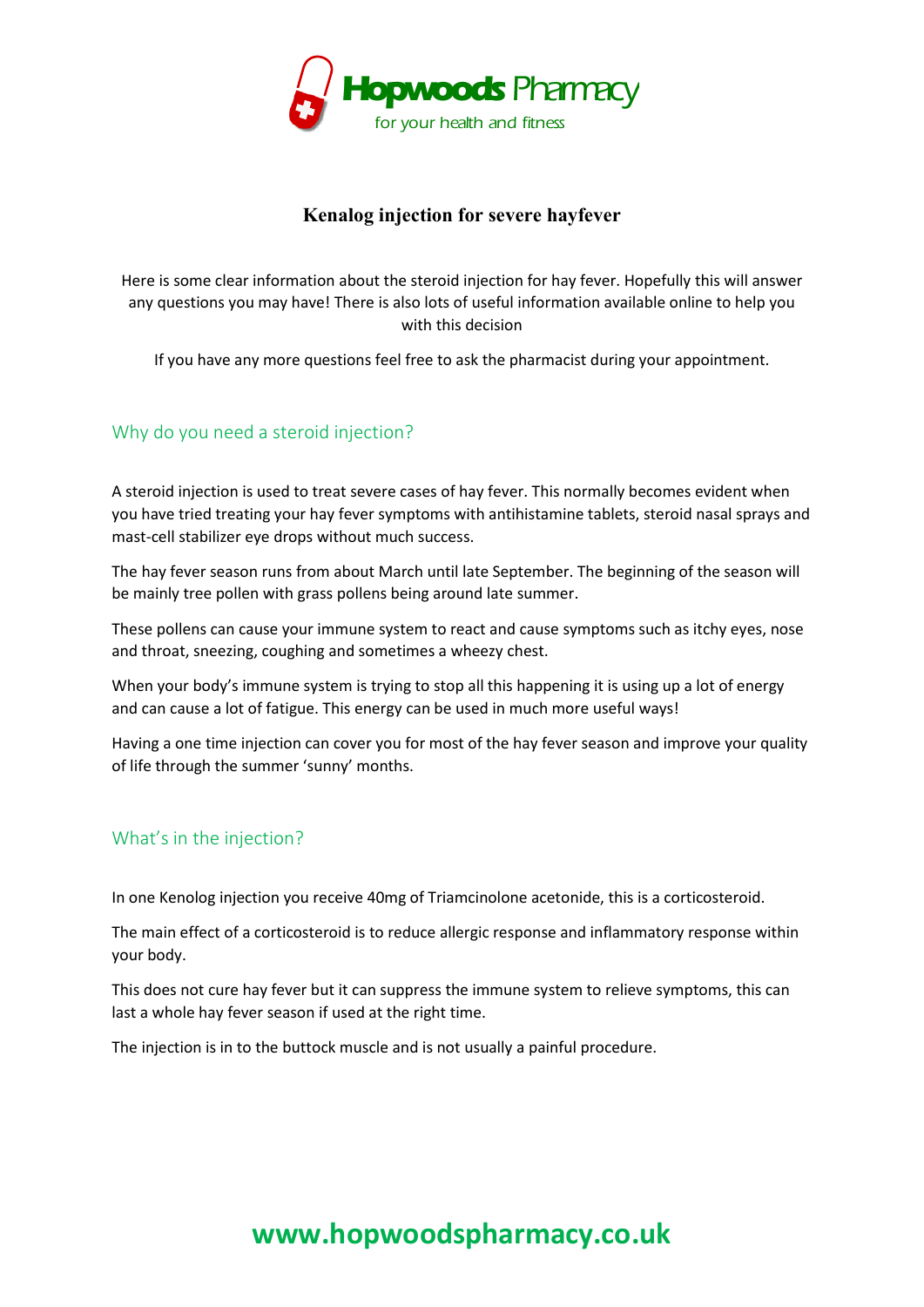

# Side effects

As this injection is designed to last then any side effects experienced can also last for up to 3 weeks. The side effect profile for steroid injections is relatively small.

Common side-effects (may affect up to 1 in 10 people)

- **•** Soreness / bruising
- **•** Increase of pain at the injection site
- **•** Small area of fat loss (skin dimpling) at the site of injection
- **•** Change in skin colouraround the site of injection
- **•** Light headedness
- **•** Flushingorrednessofthe face for a few hours up to 24 to 48 hours

### Rare

- **•** Haematoma(localised collection of blood) at the site of injection
- **•** Fainting
- **•** Worseningpain– for example from irritation of a nerve by the injection needle

### Very rare

**•** Infection at the site ofinjection.

**Example 10**<br> **Example 10**<br> **Example 10**<br> **Example 10**<br> **Example 10**<br> **Example 10**<br> **Example 10**<br> **Example 10**<br> **Example 10**<br> **Example 10**<br> **Example 10**<br> **Example 10**<br> **Example 10**<br> **Example 10**<br> **Example 10**<br> **Example 10** If the area becomes red, hot, swollen and painful for more than 24 hours, or if you feel generally unwell, you should contact your Podiatric Surgery Team immediately. If they are unavailable, you should seek advice from your GP or Accident and Emergency (A&E) department

- **•** Convulsion (fits)
- **•** Cardiac arrest (stopping of the heart)
- Anaphylactic reaction (allergic reaction)
- **•** Slight vaginalbleeding /menstrual irregularities.If it lasts longer than one cycle you should see your doctor
- **•** All steroids can occasionally cause mental health problems this usually happens with much higher doses than the Kenalog injection

## These non-medical tips can help control your hay fever

- Stay indoors on high pollen count days
- Keep skin covered pollen on the skin can trigger the allergy
- Have showers after being outside to wash off any pollen
- Coat the inside of the nose with Vaseline to trap pollen